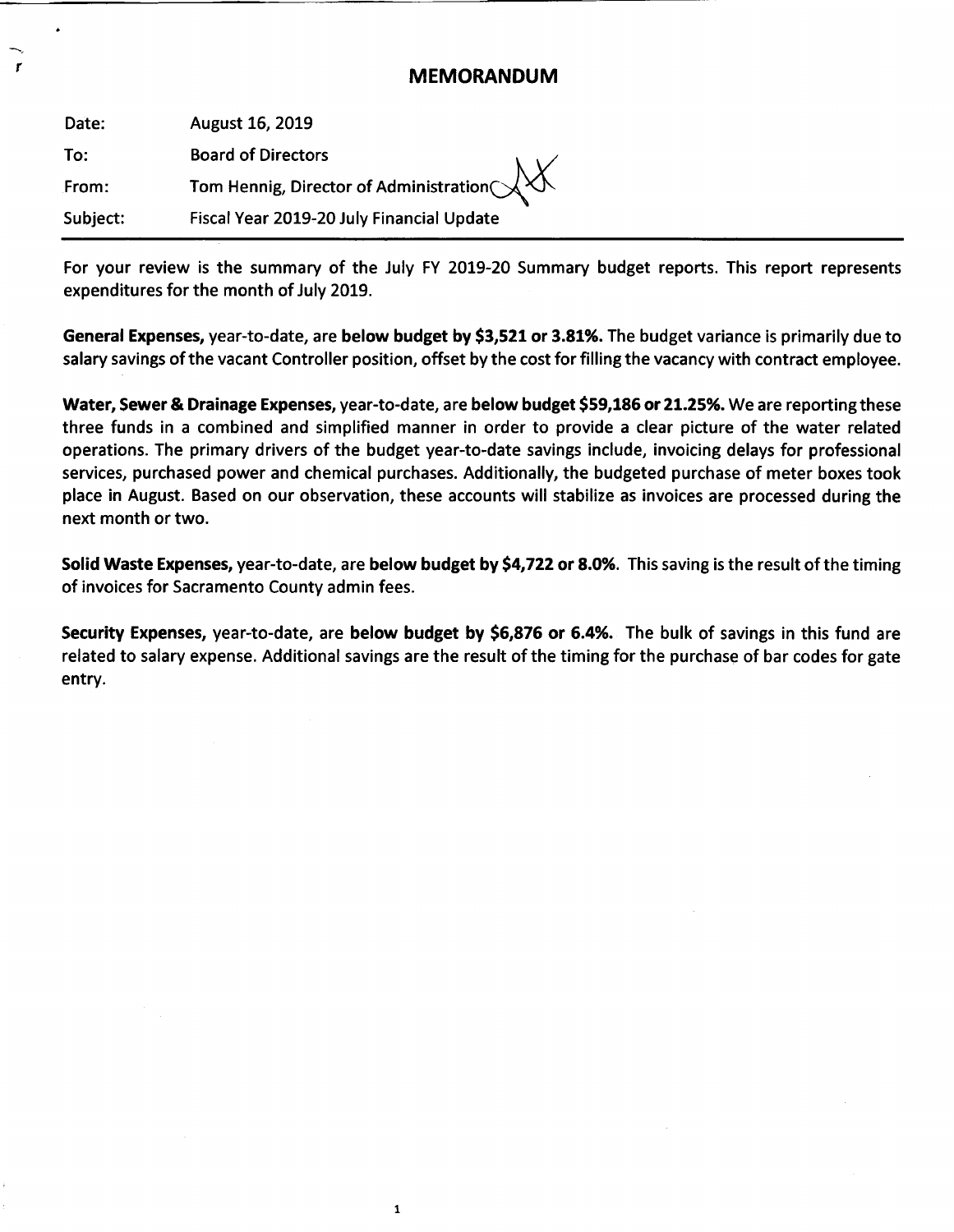## **RANCHO MURIETA CSD Summary of All CSD Funds** For the One Month Ending 7/31/2019<br>Budget to Actual Comparison Detail

| Description                               | Period<br>Budget | Period<br>Actual | YTD<br>Budget | YTD<br>Actual | <b>YTD Budget</b><br>(Over)/Under | Annual<br>Budget |
|-------------------------------------------|------------------|------------------|---------------|---------------|-----------------------------------|------------------|
| <b>Charges for Services - Residential</b> | \$506,992        | \$501,471        | \$506,992     | \$501,471     | \$5,521                           | \$5,540,771      |
| <b>Charges for Services - Commercial</b>  | 64,062           | 65,899           | 64,062        | 65,899        | (1, 837)                          | 586,254          |
| <b>Availability Charges</b>               | 0                | 0                | 0             | ٥             | 0                                 | 460              |
| Sales Other                               | 700              | 1,177            | 700           | 1.177         | (477)                             | 8,400            |
| <b>CIA Ditch Service Charges</b>          | 0                | 0                | 0             | 0             | 0                                 | 1,800            |
| <b>Property Taxes</b>                     | 0                | 0                | 0             | 0             | 0                                 | 674,370          |
| Property Taxes (Reserve Alloc)            | 0                | 0                | 0             | 0             | 0                                 | (82,000)         |
| <b>Total General Income</b>               | 571,754          | 568,547          | 571,754       | 568,547       | 3,207                             | 6,730,055        |
| Interest Income                           | 20               | 1                | 20            | 1             | 19                                | 10,765           |
| <b>Total Earnings Income</b>              | 20               | 1                | 20            | 1             | 19                                | 10,765           |
| Meter Installation Fee                    | 0                | 0                | 0             | 0             | 0                                 | 4,800            |
| <b>Inspection Fees</b>                    | $\mathbf 0$      | 0                | 0             | 0             | 0                                 | 5,693            |
| <b>Telephone Line Contracts</b>           | 598              | 0                | 598           | 0             | 598                               | 7,175            |
| <b>Fines/Rule Enforcement</b>             | 175              | 175              | 175           | 175           | ٥                                 | 2,100            |
| <b>Late Charges</b>                       | 6.450            | 7.239            | 6,450         | 7,239         | (789)                             | 77,400           |
| <b>Title Transfer Fees</b>                | 1,350            | 5.700            | 1,350         | 5,700         | (4,350)                           | 16,200           |
| Security Gate Bar Code Income             | 650              | 0                | 650           | 0             | 650                               | 7,800            |
| <b>Project Reimbursement</b>              | 2,182            | 182              | 2.182         | 182           | 2,000                             | 26,184           |
| Misc Income                               | 1,208            | 846              | 1,208         | 846           | 363                               | 14,500           |
| <b>Total Other Income</b>                 | 12,613           | 14,142           | 12,613        | 14,142        | (1, 528)                          | 161,851          |
| <b>TOTAL REVENUE</b>                      | 584,387          | 582,689          | 584,387       | 582,689       | 1,698                             | 6,902,671        |
| Salaries & Wages                          | 191,573          | 178,257          | 191,573       | 178,257       | 13.316                            | 2,495,975        |
| <b>Employer Costs</b>                     | 49,098           | 47,034           | 49,098        | 47,034        | 2.064                             | 608,878          |
| <b>Pavroll Taxes</b>                      | 12,196           | 17,202           | 12.196        | 17,202        | (5,005)                           | 173,281          |
| <b>Other Employer Costs</b>               | 13,214           | 10,705           | 13,214        | 10,705        | 2,509                             | 161,318          |
| <b>Pension Expense</b>                    | 35,512           | 31,809           | 35,512        | 31,809        | 3.703                             | 445.443          |
| <b>Tuition Reimbursement</b>              | 0                | 0                | 0             | 0             | 0                                 | 2,870            |
| <b>Total Employee Services</b>            | 301,594          | 285,007          | 301,594       | 285,007       | 16,587                            | 3,887,766        |
| <b>Clerical Services</b>                  | 5,100            | 19,806           | 5,100         | 19,806        | (14,706)                          | 61.350           |
| Recruitment                               | 1,505            | 0                | 1,505         | 0             | 1,505                             | 18,060           |
| Travel/Meetings                           | 1,740            | 427              | 1,740         | 427           | 1,313                             | 21,880           |
| <b>Office Supplies</b>                    | 2,470            | 3,095            | 2,470         | 3,095         | (625)                             | 29,640           |
| <b>CWRS Contract Charges</b>              | 52.662           | 51,273           | 52,662        | 51,273        | 1,389                             | 631,949          |
| Mail Machine Lease                        | 0                | 0                | 0             | 0             | 0                                 | 2,800            |
| Copy Machine Maintenance                  | 1,520            | 1,954            | 1,520         | 1,954         | (434)                             | 18,240           |
| Insurance                                 | 12,247           | 11,641           | 12,247        | 11,641        | 605                               | 146,958          |
| Postage                                   | 1,500            | 1,500            | 1,500         | 1,500         | 0                                 | 18,000           |
| Telephones                                | 4,120<br>1.120   | 4,471            | 4,120         | 4,471<br>530  | (351)<br>590                      | 49,439           |
| <b>Memberships</b><br>Audit               | 0                | 530<br>0         | 1,120<br>0    | 0             | 0                                 | 19,325<br>16,275 |
| Legal                                     | 12.850           | 0                | 12,850        | 0             | 12.850                            | 155,950          |
| <b>Training/Safety</b>                    | 3,600            | 187              | 3,600         | 187           | 3,413                             | 53,200           |
| <b>Community Communications</b>           | 1,500            | 0                | 1,500         | 0             | 1,500                             | 13,700           |
| <b>Equipment Maint</b>                    | 800              | 15               | 800           | 15            | 785                               | 3,550            |
| Consulting                                | 7,700            | 377              | 7,700         | 377           | 7,323                             | 102,400          |
| <b>CIA Ditch Operations</b>               | 250              | 0                | 250           | 0             | 250                               | 3,000            |
| <b>Total Administrative Services</b>      | 110,684          | 95,276           | 110,684       | 95,276        | 15,408                            | 1,365,716        |
| <b>Uniforms</b>                           | 1,430            | 1,730            | 1,430         | 1,730         | (300)                             | 17,560           |
| <b>Equipment Repairs</b>                  | 400              | 0                | 400           | 0             | 400                               | 4,800            |
| <b>Building/Grounds Maint/Pest Cntr</b>   | 2,663            | 3,577            | 2,663         | 3,577         | (914)                             | 32,315           |
| <b>Bar Codes</b>                          | 2,300            | 0                | 2,300         | 0             | 2,300                             | 6,900            |
| <b>Vehicle Maint</b>                      | 3,750            | 2,668            | 3,750         | 2,668         | 1,082                             | 45,000           |
| <b>Vehicle Fuel</b>                       | 3,250            | 0                | 3,250         | 0             | 3,250                             | 47,000           |
| <b>Vehicle Lease</b>                      | 397              | 0                | 397           | 0             | 397                               | 4,762            |
| <b>Off Duty Sheriff</b>                   | 0                | 0                | 0             | 0             | 0                                 | 8,000            |
| Power                                     | 15,550           | 333              | 15,550        | 333           | 15,217                            | 297,320          |

 $\mathbb{R}^2$ 

FY19-20.CSD.BUDGET-ACTUAL MO\_YTD DETAIL BY FUND

 $\mathbf{r}^{\prime}$